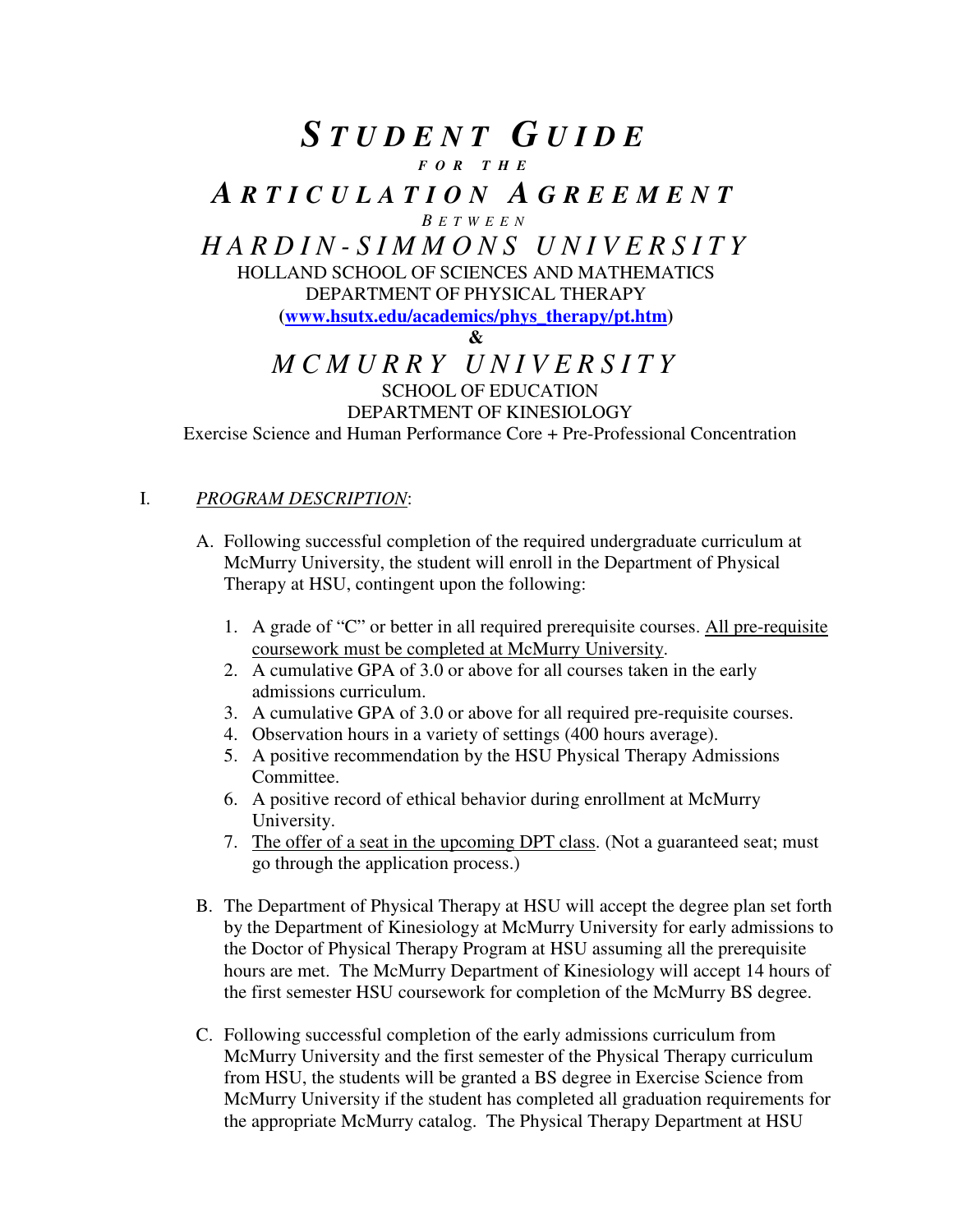grants permission to McMurry University to accept any/or all PT semester credit hours taken by students under this agreement for the purpose of satisfying BS requirements at McMurry University.

D. According to the articulation agreement between the Departments of Physical Therapy at Hardin-Simmons University and the Department of Kinesiology at McMurry University, these McMurry courses fulfill the prerequisite requirements in applying for a seat in the next class of the HSU DPT program. No substitutions and transfer hours from other institutions are allowed in the agreement.

| <b>HSU-DPT</b><br><b>Prerequisites</b>                                                                                          | <b>Credit</b><br><b>Hours</b> | <b>McMurry University ESHP</b><br><b>Courses</b>                              |
|---------------------------------------------------------------------------------------------------------------------------------|-------------------------------|-------------------------------------------------------------------------------|
| $Biology - 2 courses of$<br>general biology with<br>laboratories                                                                | 8                             | BIOL 2401 Anatomy & Physiology I<br>BIOL 2402 Anatomy & Physiology II         |
| Chemistry $-2$ courses of<br>general chemistry for<br>science majors, with<br>laboratories                                      | 8                             | <b>CHEM 1410 General Chemistry I</b><br>CHEM 1420 General Chemistry II        |
| Physics $-2$ courses for<br>science majors, with<br>laboratories                                                                | 8                             | PHYS 1410 General Physics I<br>PHYS 1420 General Physics II                   |
| Statistics $-1$ course                                                                                                          | 3                             | KINE 3300 Elementary Statistics $\&$<br><b>Evaluation in Exercise Science</b> |
| Psychology $-1$ course of<br>intro/general psychology<br>AND 1 course of life span<br>(developmental) OR<br>abnormal psychology | 6                             | PSYC 1340 Intro to Psychology<br>PSYC 4300 Abnormal Psychology                |
| Speech $-1$ course of oral<br>communication                                                                                     | 3                             | COMM 1310 Principles of<br>Communication                                      |
| Anatomy                                                                                                                         | $\overline{4}$                | KINE 3321 Anatomical Kinesiology                                              |
| Physiology                                                                                                                      | $\overline{4}$                | BIOL 3430 Human Physiology                                                    |

E. The following first semester courses offered by the Department of Physical Therapy at HSU will be accepted by McMurry University to fulfill the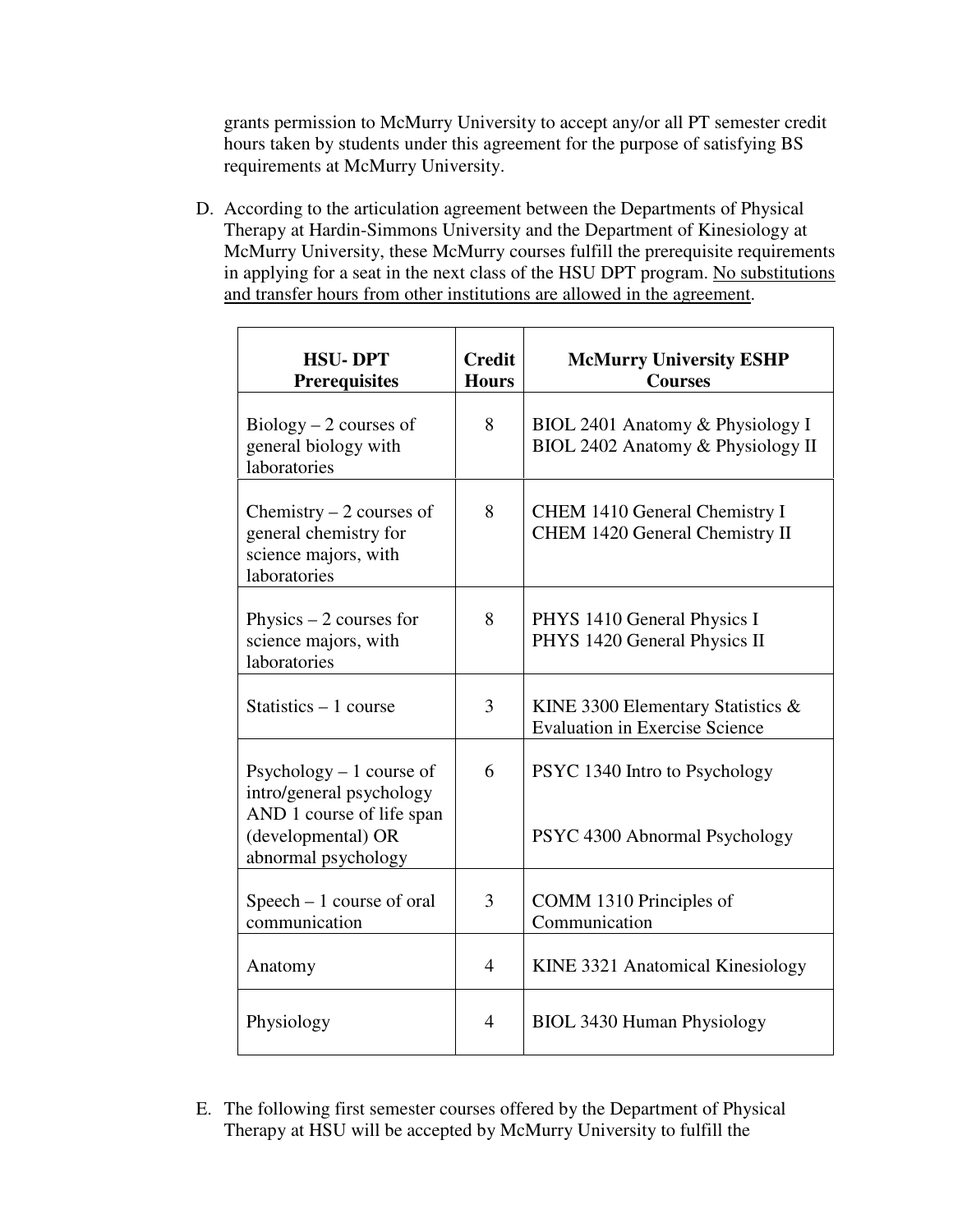requirements for the completion of a Bachelor of Science in Exercise Science and Human Performance (Pre-Professional concentration). Nine hours transfer into the ESHP major and 5 hours become overall electives toward the 120 semester hour requirement for graduation.

| <b>HSU DPT First Semester Curriculum*</b> (14 hours transfer |    |  |
|--------------------------------------------------------------|----|--|
| to McMurry to complete the requirements for the BS in ESHP). |    |  |
| PHYT 6303 Applied Physiology I                               |    |  |
| PHYT 6305 Clinical Kinesiology I                             |    |  |
| PHYT 6401 Clinical Anatomy I                                 |    |  |
| PHYT 6421 Introduction to Clinical Diagnosis & Management I  |    |  |
| <b>Total</b>                                                 | 14 |  |

\*NOTE: there are 3-4 more hours in the first semester curriculum, totaling 17-18 hours.

F. From the following 5 courses in the McMurry ESHP (Pre-Professional) program, 3 are selected to be substituted by the first semester of the HSU DPT coursework.

| <b>McMurry University ESHP Courses --- Choose 3</b>               |  |  |  |
|-------------------------------------------------------------------|--|--|--|
| (9 hours transfer from HSU to substitute for 3 of these courses.) |  |  |  |
| KINE 3302 Introduction to Motor Learning                          |  |  |  |
| KINE 3307 Nutrition for the Health Sciences                       |  |  |  |
| KINE 3331 Personal and Community Health                           |  |  |  |
| KINE 3380 Therapeutic Modalities and Rehabilitation of Athletic   |  |  |  |
| <b>Injuries</b>                                                   |  |  |  |
| KINE 4388 Internship in Exercise Science                          |  |  |  |
| <b>Total</b>                                                      |  |  |  |

G. If the first semester of the HSU DPT program is not satisfactorily completed, the student must return to McMurry University to complete the above selected courses (above in F.) and any remaining elective hours to total 120 semester hours for the BS in ESHP from McMurry University.

### II. *PREPARATION TIMELINE*

### A. FRESHMAN & SOPHOMORE YEARS

- 1. Take as many of the HSU DPT prerequisites (see section I.D) as possible.
	- i. 43 hours of McMurry University courses are listed as prerequisites for the HSU DPT program (see section I.D.).
	- ii. For early admission to the HSU DPT program, ALL prerequisite courses MUST be taken at McMurry University.
	- iii. Ideal is having less than 12 hours of prerequisites remaining when applying to the HSU in the summer after sophomore year.
- 2. Begin observing other physical therapists.
	- A variety of settings is suggested (inpatient, neurological rehabilitation, outpatient, nursing home, etc.)